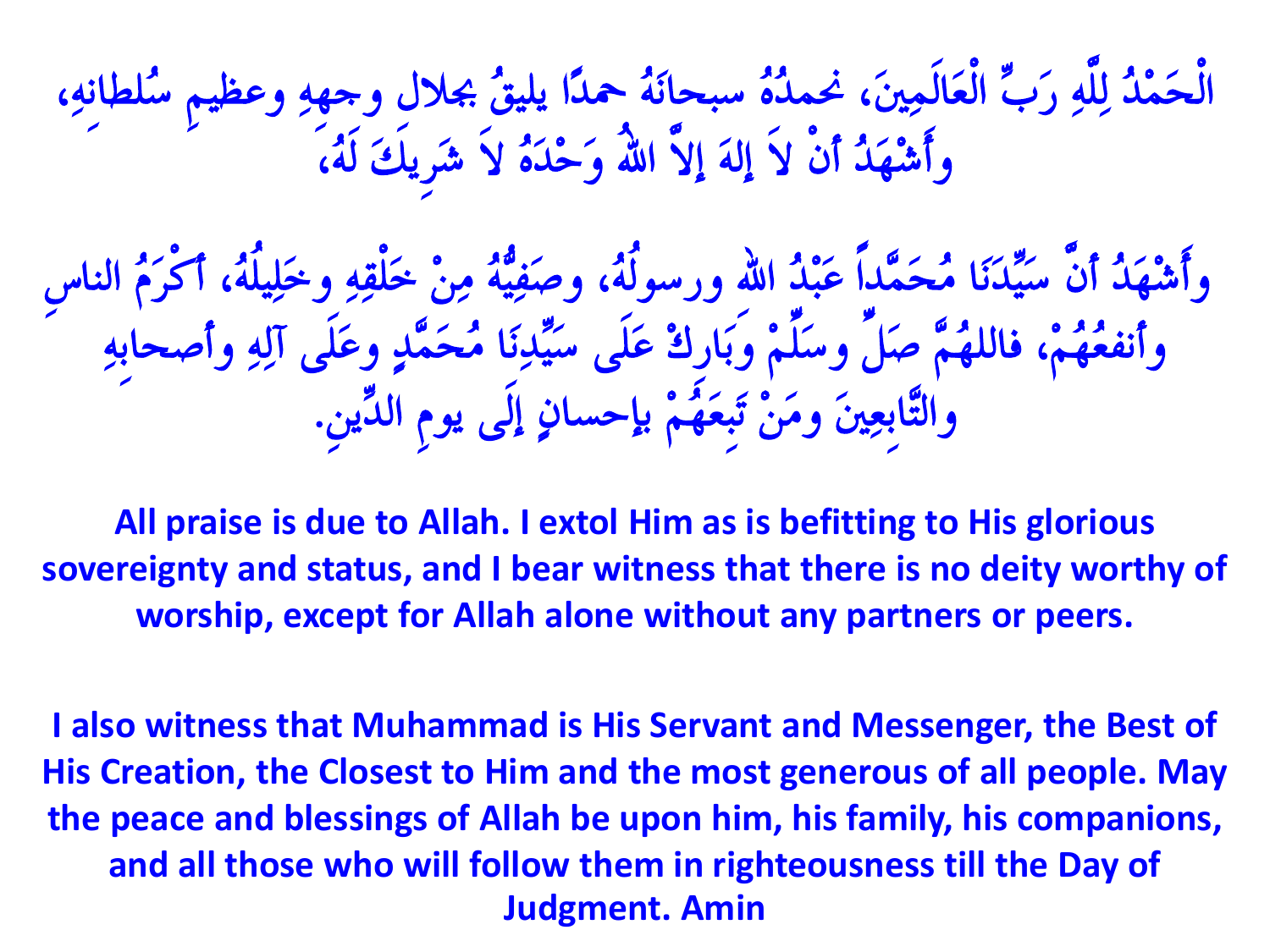# قَالُوا أَتَجْعَلُ فِيهَا مَن يُفْسِدُ فِيهَا وَيَسْفِكُ الدِّمَاءَ

**"They said, Will You place upon it one who causes corruption therein and sheds blood…" (2:30)** 

ظَهَزَ اىْفَسَبدُ فٍِ اىْجَزِّ وَاىْجَحِزِ ثََِب مَسَجَثِ أََِذٌِ اىَّْبسِ ىُُِذَِقَهٌُ ثَعِضَ اىَّذٌِ عََِيُىا ىَعَيَّهٌُِ ََزِجِعُىَُ

**"Corruption has appeared throughout the land and sea by reason of what the hands of people have earned, so He may let them taste part of the consequence of what they have done that perhaps they will return to righteousness. (30:41)**

## **WWI Centenary: What Must Muslims Learn?**

- **100 years ago, the world witnessed a catastrophic event that sparked global repercussions. The legacy continues to fuel violence and conflict to this day.**
- **It was the bloodiest war in human history. 10 million combatants died and 20 million seriously wounded. 1 Million British Empire (Asians – 400,000 Muslim)**
- **No previous century witnessed the same amount of bloodshed as the 20th century.**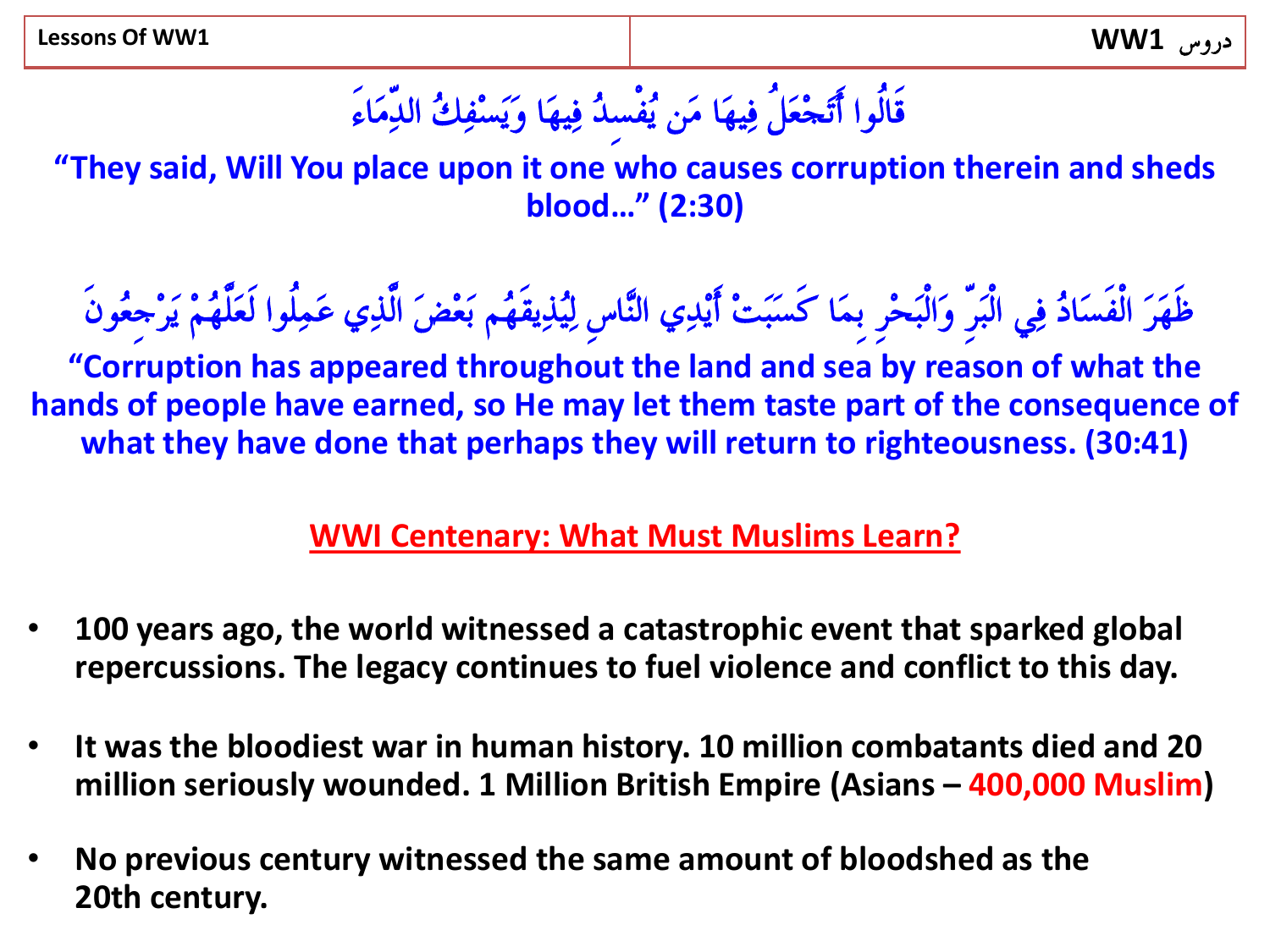#### **Background to WWI:**

- **In the 19th century, The Great Powers – Britain, France, Hungary-Austrian Empire, Prussia and Russia – lived in relative peace due to the "Concert of Europe", which was a system of regulation of international affairs.**
- **Towards the end of the 19th century modernisation flowed as a consequence of scientific, French and industrial revolutions. With new technologies and industrial capabilities they also began to develop their own armies and weapons in what became an arms race between the Great Powers.**
- **Europe was increasingly divided into two factions: Germany and Austria-Hungary collaborated to form the Central Powers; and France, Russia and Britain joined to form the Triple Entente.**
- **Due to the weakness of the Ottoman Empire labelled as the "Sick Man Of Europe", the European powers were all waiting for the right time to conquer the region.**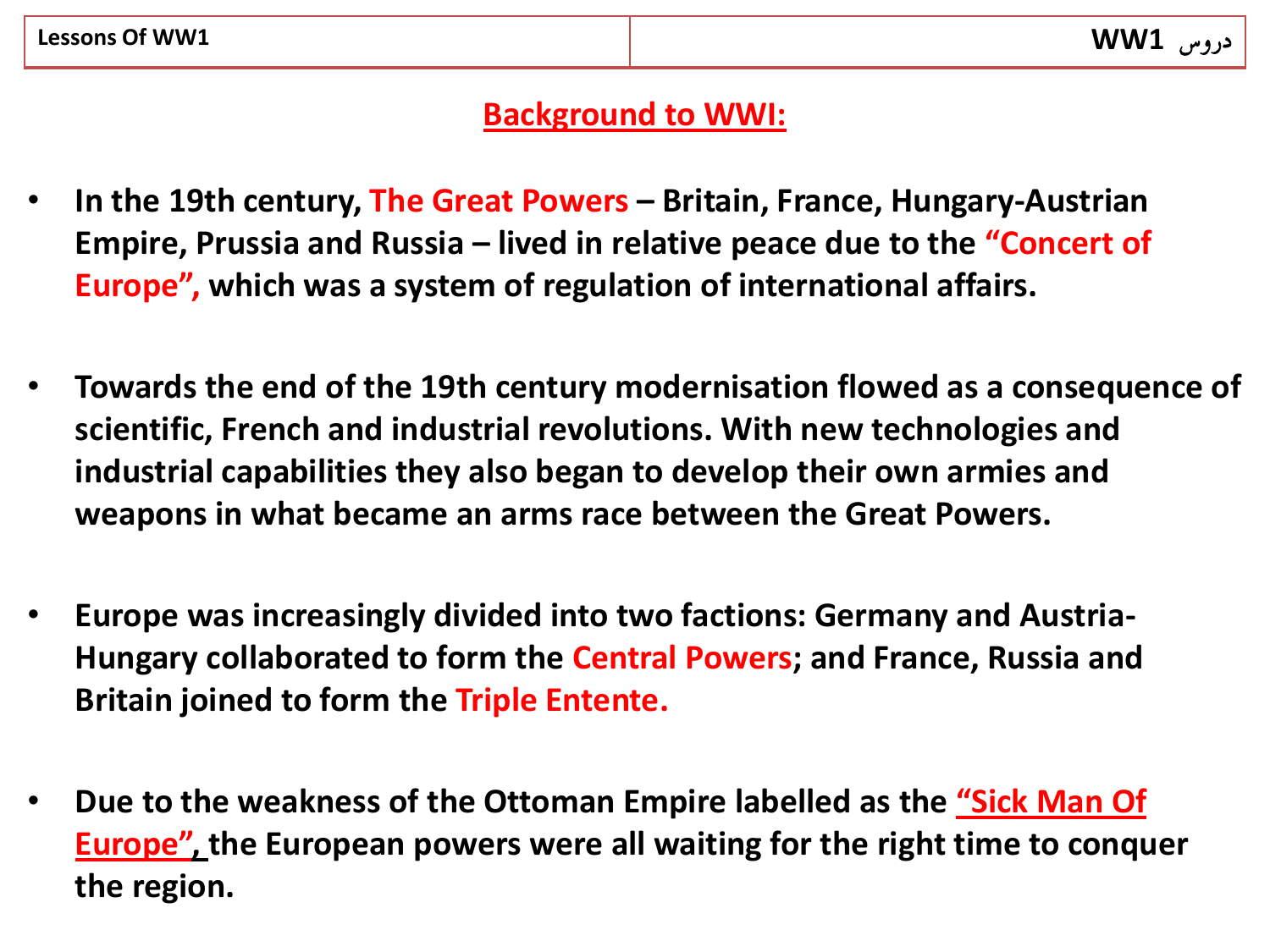## **The War**

- **The trigger to this growing volatile situation was the murder of the Austrian Archduke Franz Ferdinand and his wife Sarajevo on the 28th of June 1914 by the Serbs. Austria-Hungary hastily declared war with Serbia.**
- **By the 4th of August 1914, Britain – along with its vast empire – had joined the war. This was the beginning of a full-scale, four-year struggle between armies, economies and societies.**
- **The war lasted four years despite constant attempts for peace talks. As casualties mounted diplomatic solutions were rejected as it became difficult to end the conflict without significant gains to justify the war.**
- **America also intervened and entered the war as President Woodrow Wilson had his own progressive ideas for the new world order.**
- **From July 1918 onwards, counter-attacks and the growing American army reversed the military situation. Germany's armies retreated and the war ended on the 11th November 1918.**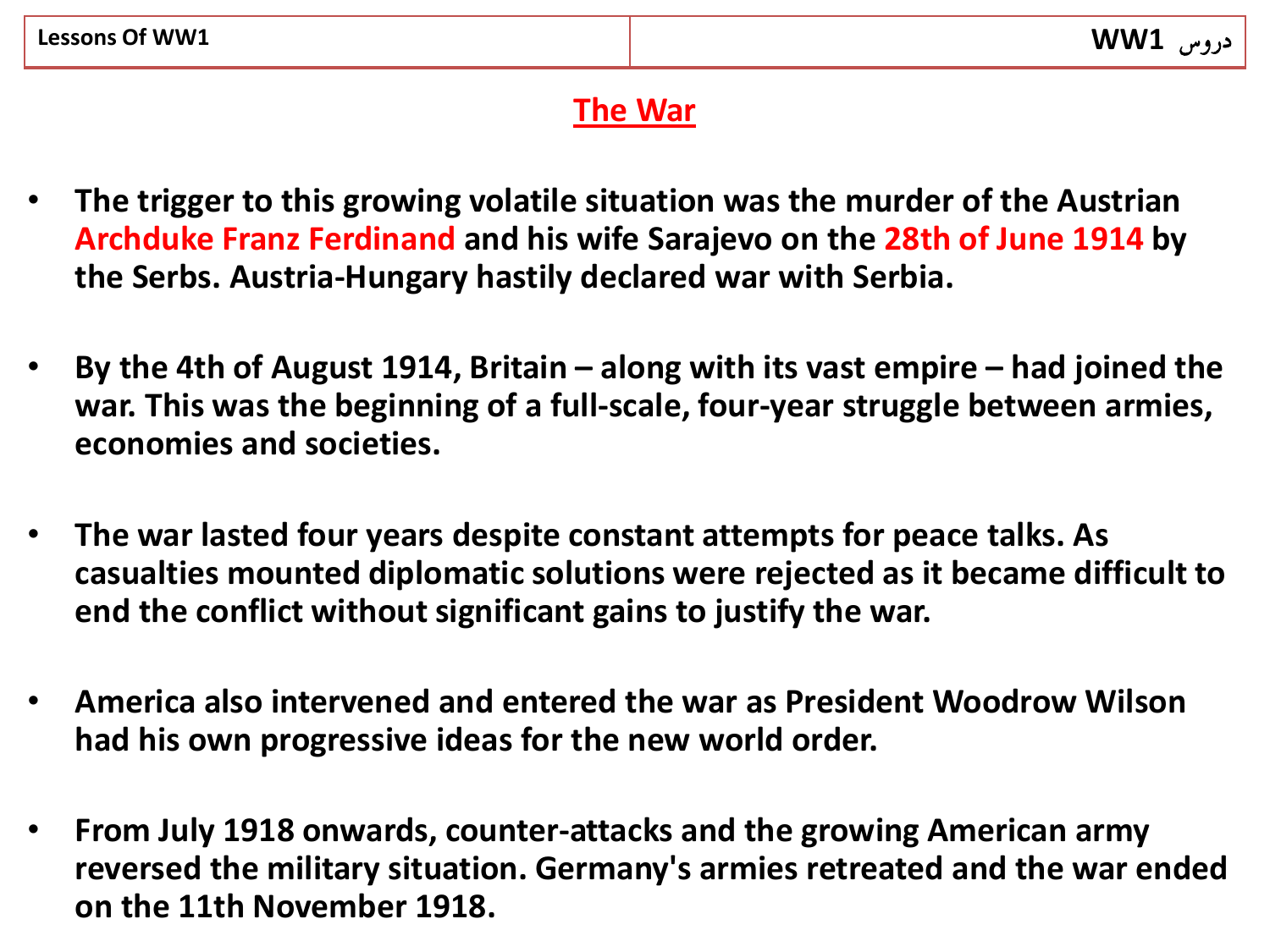### **How Should We Commemorate WW1?**

• **Prime Minister David Cameron has announced that £50m will be allocated for historic commemoration of the event and to "Ensure The Lessons Learnt Live With Us Forever."**

**But What Is This Legacy? What Are These Lessons To Be Learnt?**

- **Two main narratives for WWI. The first is that it was a just war that the British can look back with nationalistic pride. The second highlights the tragic loss of life, the sorrow and futility of war;**
- **Living Legacy – Lesson: The Muslim world today is on fire imploding/exploding, from Iraq/Palestine. A lot of these issues have their roots in WWI. WWI shaped the modern world we live in today on a macro level, in terms of international politics and ideology, political institutions such as the United Nations and ideologies such as nationalism, self-determination and modernity.**
- **WWI was directly linked to the rise of Nazism, Fascism, the 1929 depression and WWII, Cold War between the Soviet Union and the U.S. which culminated in the final supremacy of the U.S., which is where we are today.**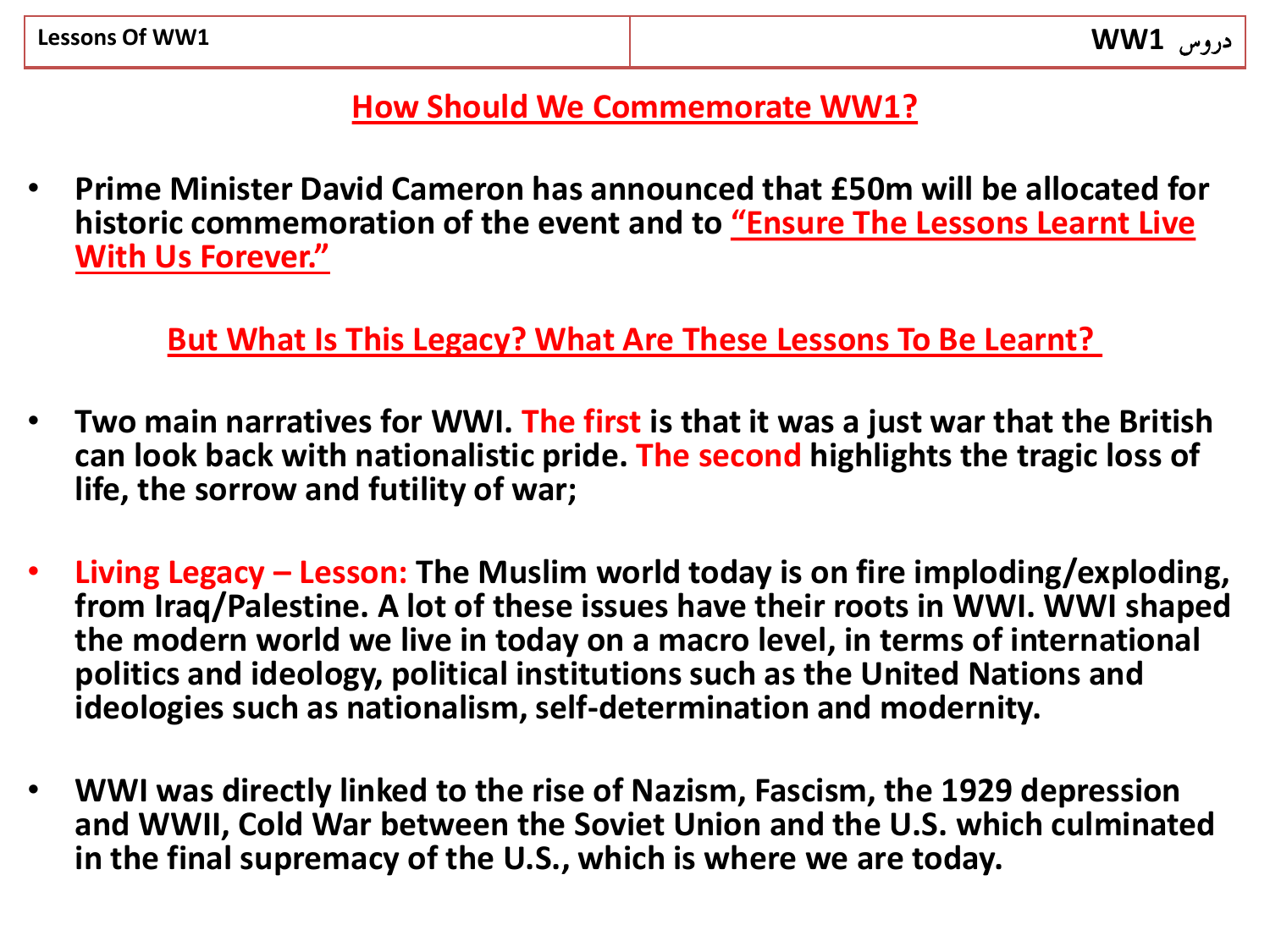- **Post WW1 the most significant outcome for Muslims was the collapse of the Ottoman Empire and its division of land by the European powers. The Muslim world was quite literally carved up into new segments.**
- **Iraq was originally three distinct Ottoman provinces. Yet the British arbitrarily combined the Kurds in the north and the Sunnis and Shias in the centre and south resulting in an unstable Iraq wracked with intercommunal tensions. Moreover, Palestine was promised to the Zionists. Sykes – Picot, Balfour Declaration.**
- **In Conclusion: The world looks back at this ground-shaking event, we too should take an intellectual approach and examine in detail what changes were set in motion and how it is impacting us today and why.**

وَأَطُِعُىا اىيَّـَٔ وَرَسُىىَُٔ وَىَب جََْبسَعُىا فَحَفْشَيُىا وَجَذَْٕتَ رِحيُنٌُِ وَاصِجِزُوا إَُِّ اىيَّـَٔ ٍَعَ اىصَّبثِزََِِ

**"And obey Allah and His Messenger, and do not dispute and thus lose courage and then your strength would depart; and be patient. Indeed, Allah is with the patient." (8:46)**